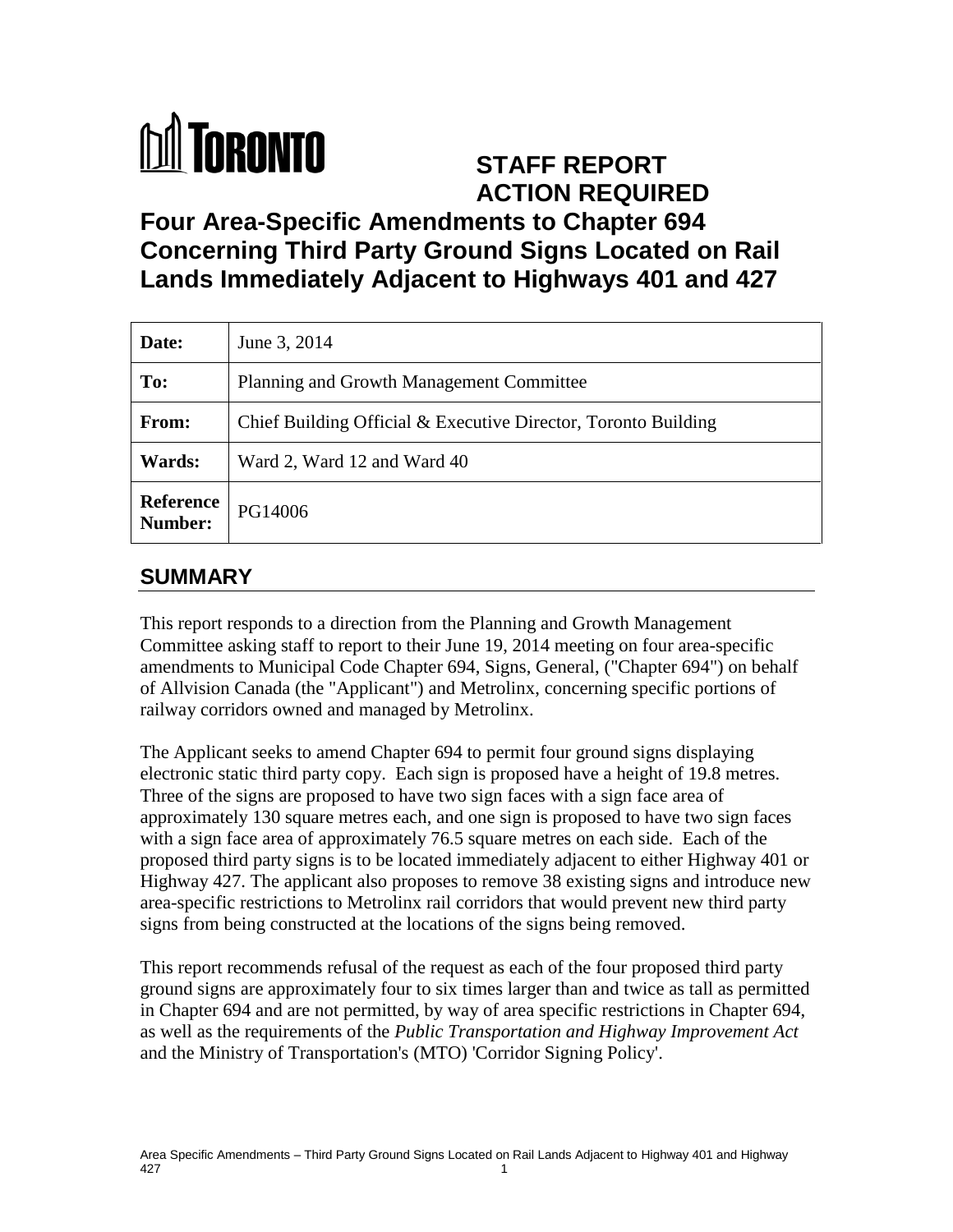### **RECOMMENDATIONS**

#### **The Chief Building Official and Executive Director, Toronto Building, recommends that**:

- 1. City Council refuse the application seeking to amend Schedule B, Signage Master Plans and Area Specific Amendments, Chapter 694, Signs, General, of the City of Toronto Municipal Code, to permit in a specific portion of a railway corridor defined as Weston Subdivision, on the south side of Highway 401, north of the railway tracks, 7.13 metres from the travelled portion of the highway, approximately 340 metres west of Islington Avenue and approximately 200 metres east of the interchange of Highway 401 and Highway 409, an illuminated third party ground sign at a height of 19.81 metres and containing two sign faces, each displaying electronic static copy, each with a horizontal dimension of 18.30 metres and a vertical dimension of 6.10 metres;
- 2. City Council refuse the application seeking to amend Schedule B, Signage Master Plans and Area Specific Amendments, Chapter 694, Signs, General, of the City of Toronto Municipal Code, to permit in a specific portion of a railway corridor defined as Weston Subdivision, on the east side of Highway 427, north of the railway tracks, 10.50 metres from the property line, approximately 1500 metres south of Rexdale Boulevard and approximately 900 metres south of the interchange of Highway 427 and Highway 409, an illuminated third party ground sign at a height of 19.81 metres and containing two sign faces, each displaying electronic static copy, each with a horizontal dimension of 14.63 metres and a vertical dimension of 4.27 metres;
- 3. City Council refuse the application seeking to amend Schedule B, Signage Master Plans and Area Specific Amendments, Chapter 694, Signs, General, of the City of Toronto Municipal Code, to permit in a specific portion of a railway corridor defined as Newmarket Subdivision, on the south side of Highway 401, west of the railway tracks, 10.00 metres from the travelled portion of the highway, approximately 720 metres east of Keele Street and approximately 1200 metres west of Dufferin Street, an illuminated third party ground sign at a height of 19.81 metres and containing two sign faces, each displaying electronic static copy, each with a horizontal dimension of 18.30 metres and a vertical dimension of 6.10 metres; and
- 4. City Council refuse the application seeking to amend Schedule B, Signage Master Plans and Area Specific Amendments, Chapter 694, Signs, General, of the City of Toronto Municipal Code, to permit in a specific portion of a railway corridor commonly known as the "Uxbridge Subdivision", on the south side of Highway 401, west of the railway tracks, 10.00 metres from the travelled portion of the highway, approximately 400 metres east of Kennedy Road and approximately 400 metres west of Midland Avenue, an illuminated third party ground sign at a height of 19.81 metres and containing two sign faces, each displaying electronic static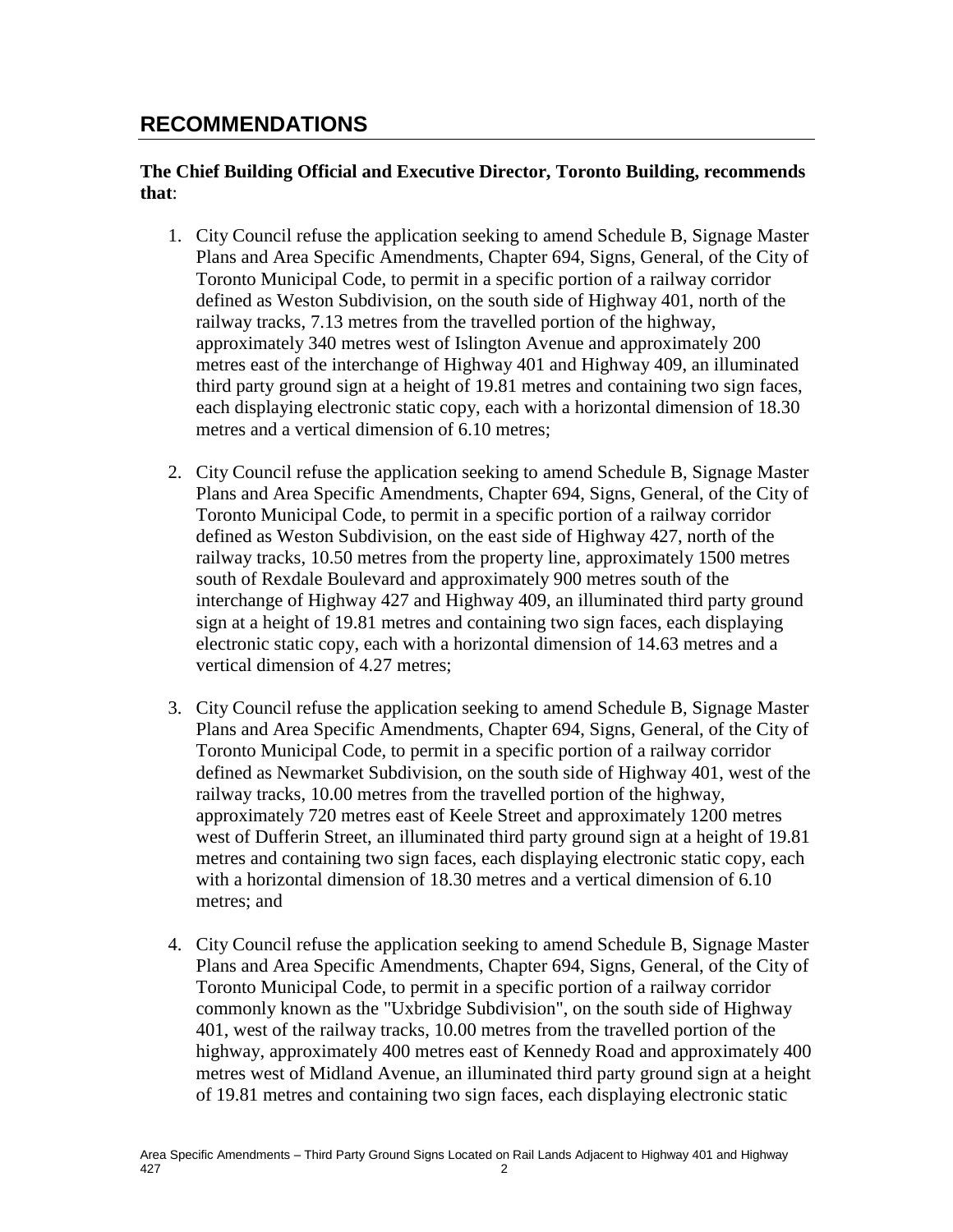copy, each with a horizontal dimension of 18.30 metres and a vertical dimension of 6.10 metres.

### **FINANCIAL IMPACT**

The recommendations in this report have no financial impact.

## **DECISION HISTORY**

Amendments to Chapter 694 of the City of Toronto Municipal Code Respecting a Comprehensive Consolidation and Upgrade Program for Third Party Ground Signs Located on Certain Rail Lands within the City of Toronto [\(http://app.toronto.ca/tmmis/viewAgendaItemHistory.do?item=2011.PG8.1\)](http://app.toronto.ca/tmmis/viewAgendaItemHistory.do?item=2011.PG8.1)

Additional Consultation - Amendments to Chapter 694 of the Toronto Municipal Code Respecting Third Party Ground Signs on Certain Rail Lands [\(http://app.toronto.ca/tmmis/viewAgendaItemHistory.do?item=2012.PG12.5\)](http://app.toronto.ca/tmmis/viewAgendaItemHistory.do?item=2012.PG12.5)

Supplemental Report - Area Specific Amendments to Chapter 694, Concerning Third Party Ground Signs Located on Certain Rail Lands [\(http://app.toronto.ca/tmmis/viewAgendaItemHistory.do?item=2012.PG15.4\)](http://app.toronto.ca/tmmis/viewAgendaItemHistory.do?item=2012.PG15.4)

Amendments to Chapter 694 of the Municipal Code, Signs, General [\(http://app.toronto.ca/tmmis/viewAgendaItemHistory.do?item=2013.PG25.13\)](http://app.toronto.ca/tmmis/viewAgendaItemHistory.do?item=2013.PG25.13)

Electronic and Illuminated Sign Study [\(http://app.toronto.ca/tmmis/viewAgendaItemHistory.do?item=2013.PG26.3\)](http://app.toronto.ca/tmmis/viewAgendaItemHistory.do?item=2013.PG26.3)

Electronic and Illuminated Sign Study and Recommendations for Amendments to Chapter 694 of the Municipal Code [\(http://app.toronto.ca/tmmis/viewAgendaItemHistory.do?item=2013.PG29.4\)](http://app.toronto.ca/tmmis/viewAgendaItemHistory.do?item=2013.PG29.4)

Electronic and Illuminated Sign Study and Recommendations for Amendments to Chapter 694 of the Municipal Code [\(http://app.toronto.ca/tmmis/viewAgendaItemHistory.do?item=2014.PG32.2\)](http://app.toronto.ca/tmmis/viewAgendaItemHistory.do?item=2014.PG32.2)

Application by Allvision for Five Variances with Respect to a Sign Proposal for One Third Party Ground Sign - 0 Oakville Sub (South Side of Highway 401, 400 Metres West of Islington Avenue)

[\(http://app.toronto.ca/tmmis/viewAgendaItemHistory.do?item=2014.SB27.4\)](http://app.toronto.ca/tmmis/viewAgendaItemHistory.do?item=2014.SB27.4)

Application by Allvision for Five Variances with Respect to a Sign Proposal for One Third Party Ground Sign - 0 Oakville Sub (East Side of Highway 427, North of Dixon Road)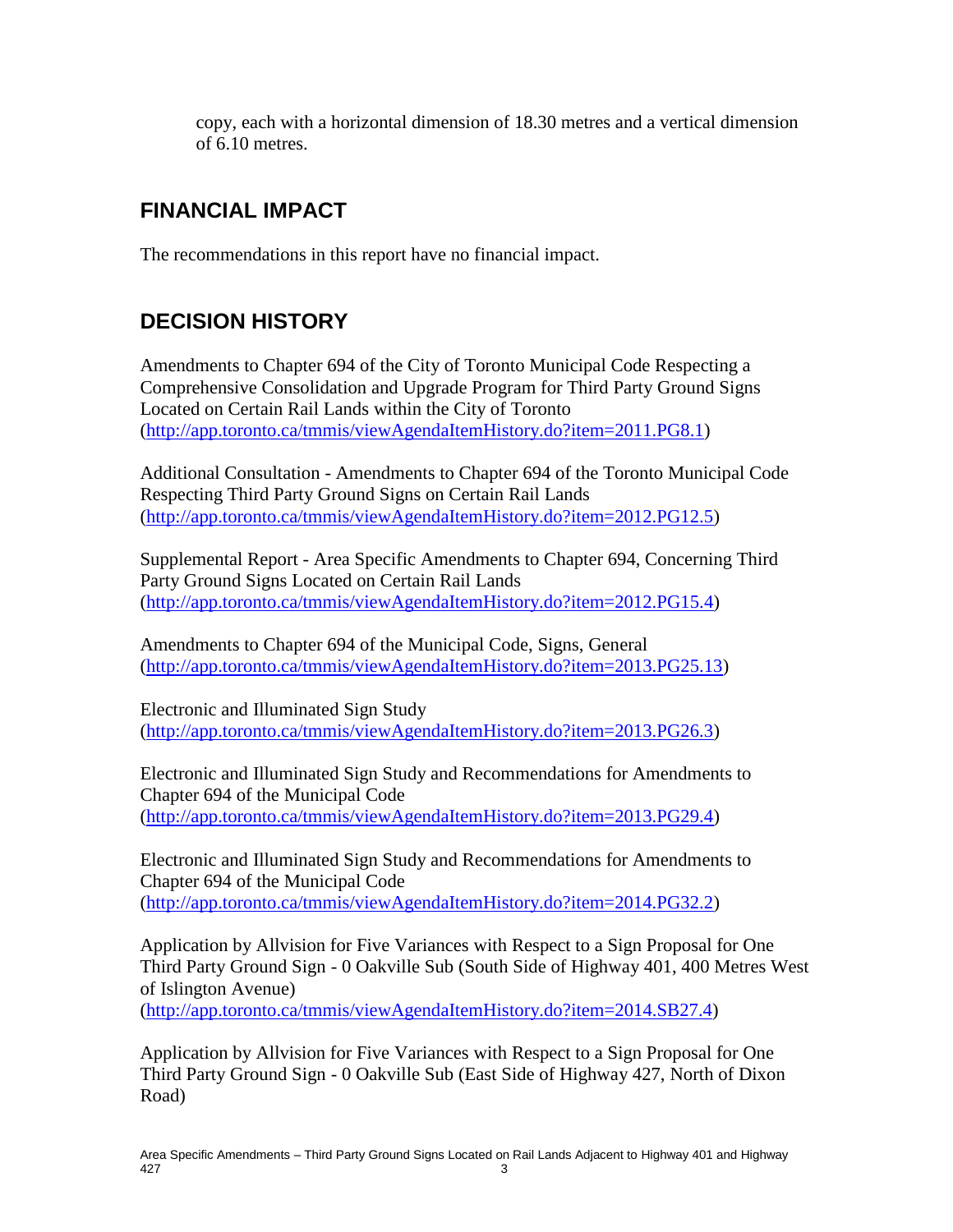[\(http://app.toronto.ca/tmmis/viewAgendaItemHistory.do?item=2014.SB27.5\)](http://app.toronto.ca/tmmis/viewAgendaItemHistory.do?item=2014.SB27.5)

REVISED Report - Application by Allvision for Five Variances with Respect to a Sign Proposal for One Third Party Ground Sign - 0 North York (South Side of Highway 401, 750 Metres East of Keele Street)

[\(http://app.toronto.ca/tmmis/viewAgendaItemHistory.do?item=2014.SB27.6\)](http://app.toronto.ca/tmmis/viewAgendaItemHistory.do?item=2014.SB27.6)

Application by Allvision for Five Variances with Respect to a Sign Proposal for One Third Party Ground Sign - 0 Scarborough Rows (South Side of Highway 401 East of Kennedy Road)

[\(http://app.toronto.ca/tmmis/viewAgendaItemHistory.do?item=2014.SB27.7\)](http://app.toronto.ca/tmmis/viewAgendaItemHistory.do?item=2014.SB27.7)

Amendments to Chapter 694 with Respect to Four Ground Signs Displaying Electronic Static Sign Copy on Three Metrolinx Rail Corridors - 0 North York Sub, 0 Oakville Sub and 0 Scarborough Rows

[\(http://app.toronto.ca/tmmis/viewAgendaItemHistory.do?item=2014.PG33.21\)](http://app.toronto.ca/tmmis/viewAgendaItemHistory.do?item=2014.PG33.21)

## **ISSUE BACKGROUND**

At its meeting of July 11, 12 and 13, 2012, City Council approved an application by Metrolinx for five area-specific amendments to Chapter 694 for five ground signs displaying third party electronic static sign copy. The application proposed the removal of 20 third party ground signs displaying static copy, five of which would be replaced by the proposed third party ground signs displaying electronic static copy.

The five replacement signs were proposed to be located in rail corridors throughout the city, had sign face areas ranging from between 32.5 square metres to 63.4 square metres, and, heights of either 10 or 20 metres above grade. The remaining 15 signs were removed and area-specific restrictions preventing the construction of future third party signs were established in those areas.

In conjunction with the approvals granted for these signs, City Council also authorized the Chief Building Official to undertake a study of the impact of third party signs containing electronic static copy and to report back within two years. The Chief Building Official completed the Electronic and Illuminated Sign Study and reported to the Planning and Growth Management Committee in April, 2014.

At its April 10, 2014 meeting, the Planning and Growth Management Committee requested the Chief Building Official to report back in 2015 with amendments to Chapter 694 that would not permit third party signs displaying electronic sign copy in E-Employment, C-Commercial or U-Utility Sign Districts. The Committee also requested that the Chief Building Official convene an industry workshop to collect feedback and review any recommendations for amendments to Chapter 694 prior to reporting back.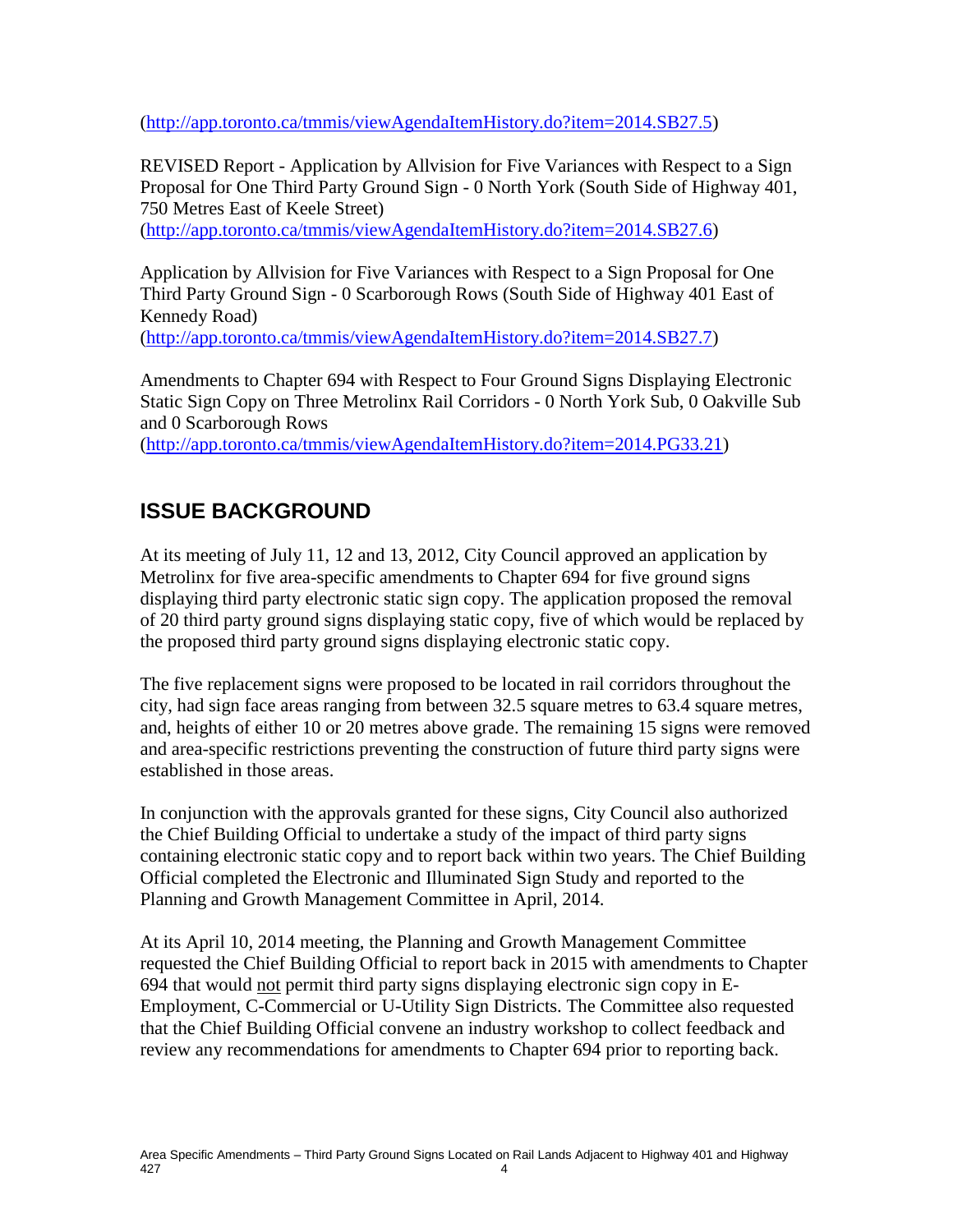At the March 25, 2014 meeting of the Sign Variance Committee, the Applicant made Sign Variance applications for four ground signs displaying third party electronic static sign copy located in rail corridors adjacent to Highways 410 and 427. The four signs in the Applicant's proposals were identical to the current proposal with respect to the size, height and location.

Staff recommended refusal of the applications since, due to the size, height and proximity of the proposed signs to Highways 401 and 427, the proposed signs did not appear to meet the nine established criteria for a sign variance to be granted. The Sign Variance Committee adopted the staff recommendations and refused to grant the variances requested for the four applications.

At its May 29, 2014 meeting of the Planning and Growth Management Committee, staff were directed to report back to the June 19th, 2014 Committee meeting with respect to Amendments to Chapter 694 with respect to four ground signs displaying electronic static sign copy on three Metrolinx Rail Corridors municipally known as 0 North York Sub, 0 Oakville Sub and 0 Scarborough Rows, and asked to provide notification of the applications to all parties within 120 metres of the premises where the signs are proposed to be located.

### **COMMENTS**

The Applicant has made four separate applications for area-specific amendments to permit the display of four ground signs displaying third party electronic static sign copy at the following locations:

- **Application #1** Sign proposed in Ward 2, on the south side of Highway 401
- **Application #2** Sign proposed in Ward 2, on the east side of Highway 427
- **Application #3** Sign proposed in Ward 12, on the south side of Highway 401
- **Application #4** Sign proposed in Ward 40, on the south side of Highway 401.

These four applications also contemplate the removal of 38 existing third party ground signs displaying static copy, located within railway corridors owned by Metrolinx. In conjunction with these removals, the Applicant also proposes that new area-specific restrictions be introduced in order to prevent the construction of new third party signs at the locations of the third party ground signs that they have proposed to remove. An amendment to Chapter 694 is required to implement the proposed prohibitions.

In addition, the Applicant proposes to provide opportunities for community and emergency messaging as well as promotion of the 2015 Pan Am / Parapan Am Games. The proposal seeks to provide approximately ten percent of the daily available advertising space to both Metrolinx and the City of Toronto, including time dedicated to the upcoming Pan Am, Parapan Games.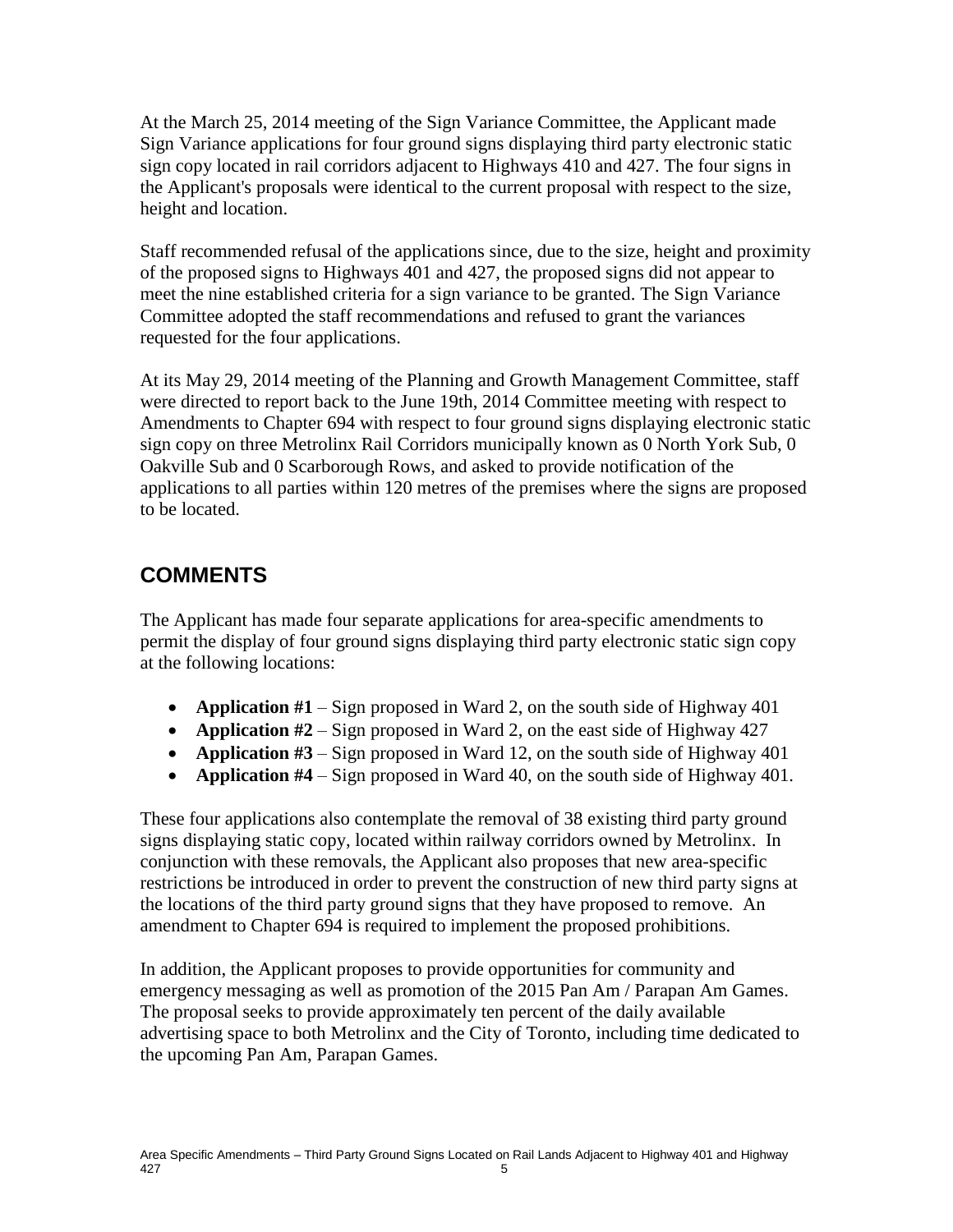#### **The Proposed Signs and Surrounding Areas**

The height of the signs proposed in each of the four applications is 19.89 metres; this is almost twice the ten-metre maximum height permitted for third party ground signs in Chapter 694 in U-Utility Sign Districts. The surrounding buildings are mostly one or twostorey industrial buildings, with heights ranging from approximately five to ten metres.

The height of the proposed signs are between two and four times the height of other buildings and structures in the immediate area. As a result, these signs will not be well integrated into their surroundings and will generally dominate the development pattern in their respective areas.

As well, in the case of three of the four applications, the proposed signs are in areas of the city that have few, if any, third party ground signs, and have no signs displaying electronic static sign copy. Introducing the proposed ground signs, particularly with the display of electronic static sign copy, is likely to considerably impact the character of the area where the sign is proposed to be located.

In addition, Chapter 694 requires that third party signs be located a minimum of 400 metres from all 400-series highways. Under the *Public Transportation and Highway Improvement Act, these signs would also require approval from MTO under their* 'Corridor Signing Policy' prior to the issuance of a sign or building permit. To date, no approval for any of the four proposed signs has been provided by the MTO and it does not appear that the proposed signs would be permitted on either Highway 401 and 427 as they are both 'Class 1 Highways' under the MTO 'Corridor Signing Policy'. (See Pg. 4 and Pg. 54 of Appendix 2 to this report).

#### **The Removal of Signs and Proposed Area Specific Restrictions**

As mentioned above, the Applicant has also proposed the removal of 38 third party ground signs displaying static copy as part of their application, as well as new areaspecific restrictions that would prevent any new third party signs from being constructed in areas where removals are proposed.

In each of the four applications, many of the signs proposed to be removed have little relationship to the locations where the new signs are proposed and, in some cases, are in completely different parts of the city. The proposed sign removals would do little if anything to reduce sign clutter in the areas immediately surrounding the locations of the proposed signs or the potential impact of signage on the highways where the new signs are to be located as the rail corridors are not aligned.

Also, most of the signs that are proposed to be removed are more consistent with the requirements in Chapter 694 for third party ground signs in U-Utility Sign Districts (the Sign District designation of rail corridors in the city) than the proposed signs.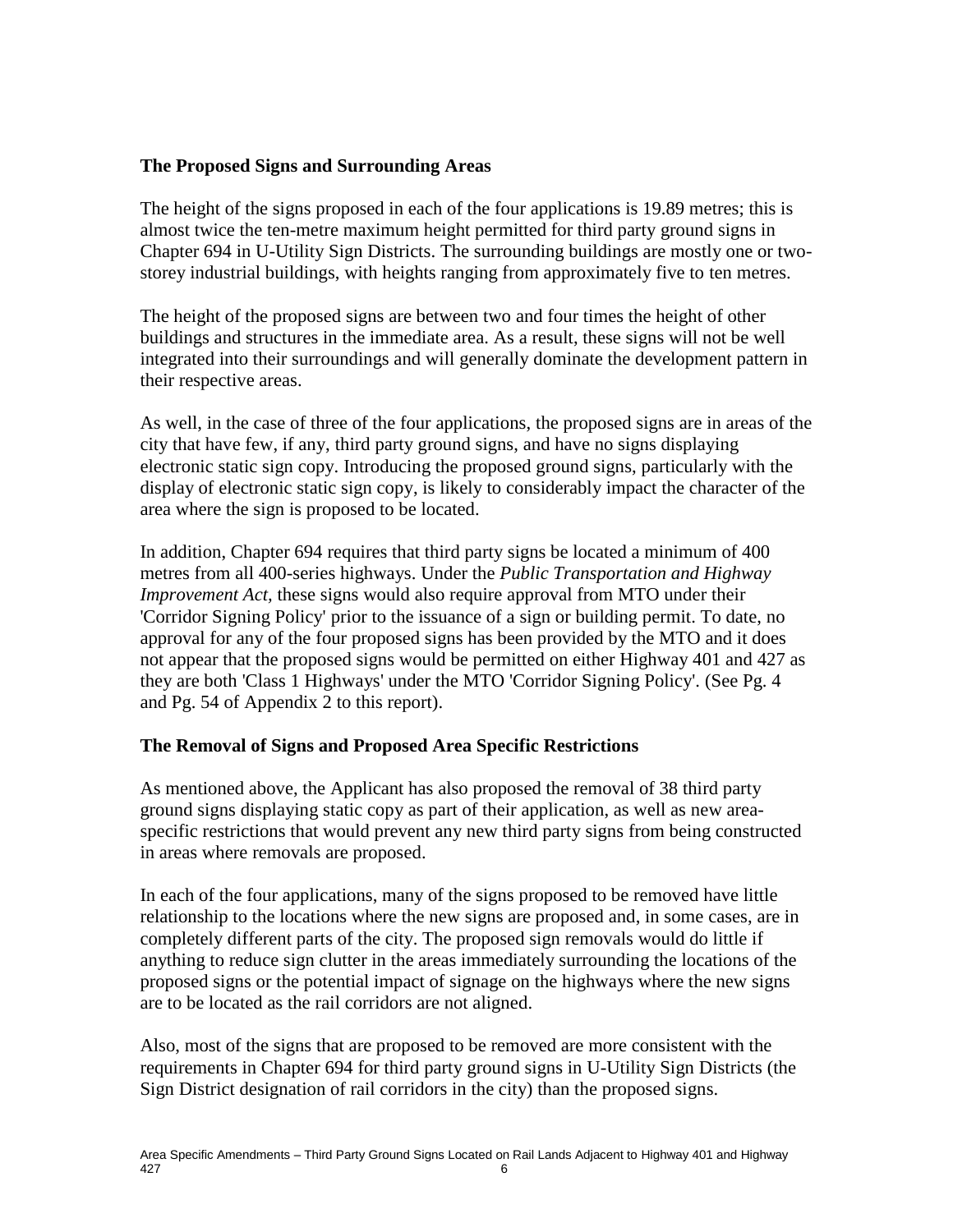Utility Sign Districts permit third party ground signs displaying static copy provided: they are located within 30 metres of a street; have a maximum sign face area of 20 square metres; a maximum height of 10 metres; are at least 100 metres from any other third party signs; and, are at least 30 metres from R-Residential, RA-Residential Apartment or OS-Open Space Sign Districts.

Although the signs that are proposed to be removed may not meet all of the requirements for separation distances from other third party signs or from sensitive land uses, none of the signs proposed for removal are the subject of complaints. In most circumstances, they would comply with the requirements in Chapter 694 for sign copy type, size and height for third party ground signs in U-Utility Sign Districts.

#### **Application #1 – Sign Proposed in Ward 2 on the south side of Highway 401**

The Proposed Sign:

**Figure 1: Key Map - Proposed location of Sign #1**



**Figure 2: Sign #1 in comparison to a Third Party Ground Sign permitted by Chapter 694**



Sign #1 is proposed to be located north of the railway tracks and within the railway corridor defined as the Weston Subdivision, approximately 340 metres west of Islington Avenue and approximately 200 metres east of the interchange of Highways 401 and 409.

There are residential developments approximately 285 metres to the southwest of the proposed sign. The recently completed Illuminated and Electronic Sign Study determined that electronic signs with a height of 10 metres and a sign face area of 20 square metres should not face any properties within 250 metres of the sign. With the proposed sign being almost twice as tall and having sign face area more than six times larger than contemplated by the Illuminated and Electronic Sign Study, it is likely that a separation distance of 285 metres will not be sufficient to mitigate the impacts of the proposed sign on these residential uses.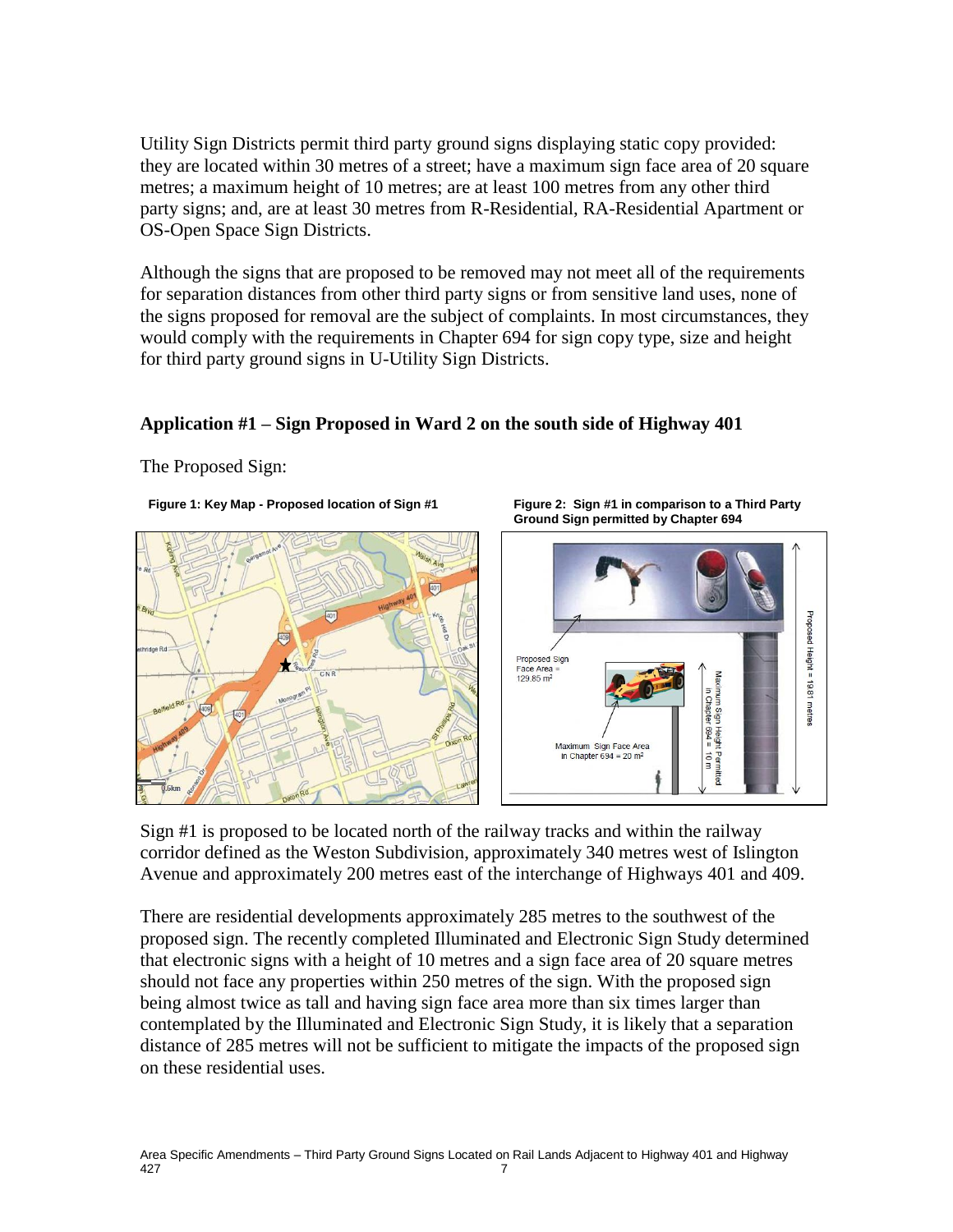Sign Removals Proposed as Part of Application #1:

Table 1 below contains a list of the locations where existing third party signs are proposed to be removed. The Applicant also proposes that these locations have areaspecific restrictions on the construction of any new third party signs.

As can be seen from the locations listed in Table 1 below, the proposed removals are in areas of the city that have no relationship to the location of the proposed sign.

The proposed removals will eliminate approximately 260 square metres of advertising space (sign face area) throughout the city (14 static sign faces with an area of 18.6  $m<sup>2</sup>$ each), whereas the proposed sign in Application #1 has a sign face area of approximately 260 square metres of electronic static sign copy. This will not result in a reduction of advertising space in the city.

|                 | <b>Location of Ground Sign to be Removed</b>                                         | <b>Ward</b> | # of Sign<br><b>Faces</b> |
|-----------------|--------------------------------------------------------------------------------------|-------------|---------------------------|
| $\mathbf{1}$    | Greenwood Ave. N/O Walpole Ave. ES FS (Kingston Sub, Mile 330.28)                    | 30          |                           |
| 2               | Queen St. W/O McGee St. SS FE (Kingston Sub, Mile 331.68                             | 30          |                           |
| 3               | Dundas St. W/O Tiverton Ave. SS FW (Kingston Sub, Mile 331.39)                       | 30          | 1                         |
| $\overline{4}$  | Dundas St W/O Logan Ave. NS FE (Kingston Sub, Mile 331.39)                           | 30          |                           |
| 5               | Eastern Ave. Broadview Ave. SS FW (Kingston Sub, Mile 331.89)                        | 30          |                           |
| 6               | Eastern Ave. W/O Dibble St. NS FE (Kingston Sub, Mile 331.89)                        | 30          |                           |
| $\overline{7}$  | Gerrard St E/O Carlaw Ave. NS FE (Kingston Sub, Mile 331.09)                         | 30          |                           |
| 8               | Greenwood Ave N/O Ivy Ave. WS FS FN (Kingston Sub, Mile 330.28)                      | 30          | 2                         |
| 9               | Victoria Park Ave. 2 <sup>nd</sup> N/O Gerrard St. ES FS (Kingston Sub, Mile 327.93) | 36          |                           |
| 10 <sup>°</sup> | Victoria Park Ave. 2 <sup>nd</sup> N/O Gerrard St. ES FS (Kingston Sub, Mile 327.93) | 36          |                           |
| 11              | Lawrence Ave E/O Weston Rd. SS FW (Weston Sub, Mile 8.44)                            | 11          |                           |
| 12              | Sheppard Ave. W. E/O Keele St. NS FW FE (Newmarket Sub, Mile 10.9)                   | 9           | 2                         |

**Table 1 – Signs Proposed to be removed In Conjunction with the Approval of Application #1**

### **Application #2 – Sign Proposed in Ward 2, on the east side of Highway 427**

The Proposed Sign:

Sign #2 is proposed to be located north of the railway tracks and within the railway corridor defined as the Weston Subdivision, approximately 1500 metres south of Rexdale Boulevard and approximately 900 metres north of the interchange of Highway 427 and Highway 409.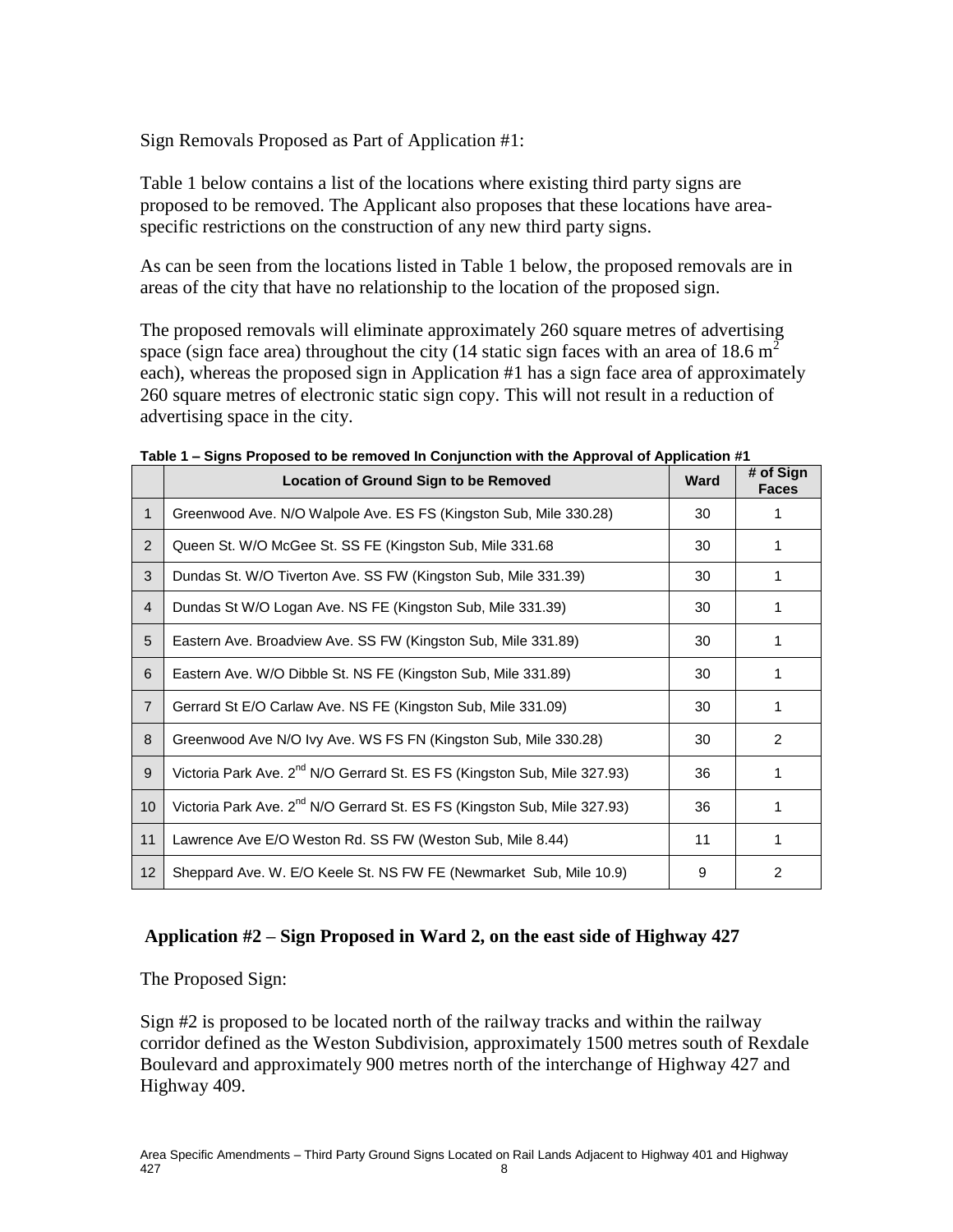Approximately 500 metres to the south of the proposed sign, there is an open space area containing the North Mimico Valley Park. Similar to Sign #1, with the proposed sign being almost twice as tall and having a sign face area almost four times as large as that contemplated in the Illuminated and Electronic Sign Study, it is likely that the distance between the proposed sign and the parkland will not be sufficient to fully mitigate the impact of the proposed sign on the park.

**Figure 4: Sign #2 in comparison to a Third Party** 

#### **Figure 3: Key Map Proposed location of Sign #2**



Sign Removals Proposed as Part of Application #2:

Table 2 below contains a list of the locations where existing third party signs are proposed to be removed. The Applicant also proposes that these locations have areaspecific restrictions on the construction of any new third party signs.

|                | Location of Ground Sign to be Removed                                | Ward | # of Sign<br><b>Faces</b> |
|----------------|----------------------------------------------------------------------|------|---------------------------|
|                | Martin Grove Rd. S/O Bethridge Rd. ES FN FS (Weston Sub, Mile 11.73) | 2    | 2                         |
| $\mathbf{2}$   | Martin Grove RD. S/O Bethridge Rd WS FS (Weston Sub, Mile 11.73)     | 2    |                           |
| 3              | Royal York Rd. N/O Cavell Ave. WS FS (Oakville Sub, Mile 6.74)       | 6    |                           |
| $\overline{4}$ | Royal York Rd. S/O Judson St. WS FN (Oakville Sub, Mile 6.74)        | 6    |                           |
| 5              | Royal York Rd. N/O Cavell Ave. ES FS (Oakville Sub, Mile 6.74)       | 6    |                           |
| 6              | King St. W. 60m E/O Atlantic Ave SS FE (Weston Sub, Mile 1.99)       | 19   |                           |

**Table 2 – Signs Proposed to be removed In Conjunction with the Approval of Sign #2**

Similar to Application #1, many of these sign locations are unrelated to the location of the proposed sign.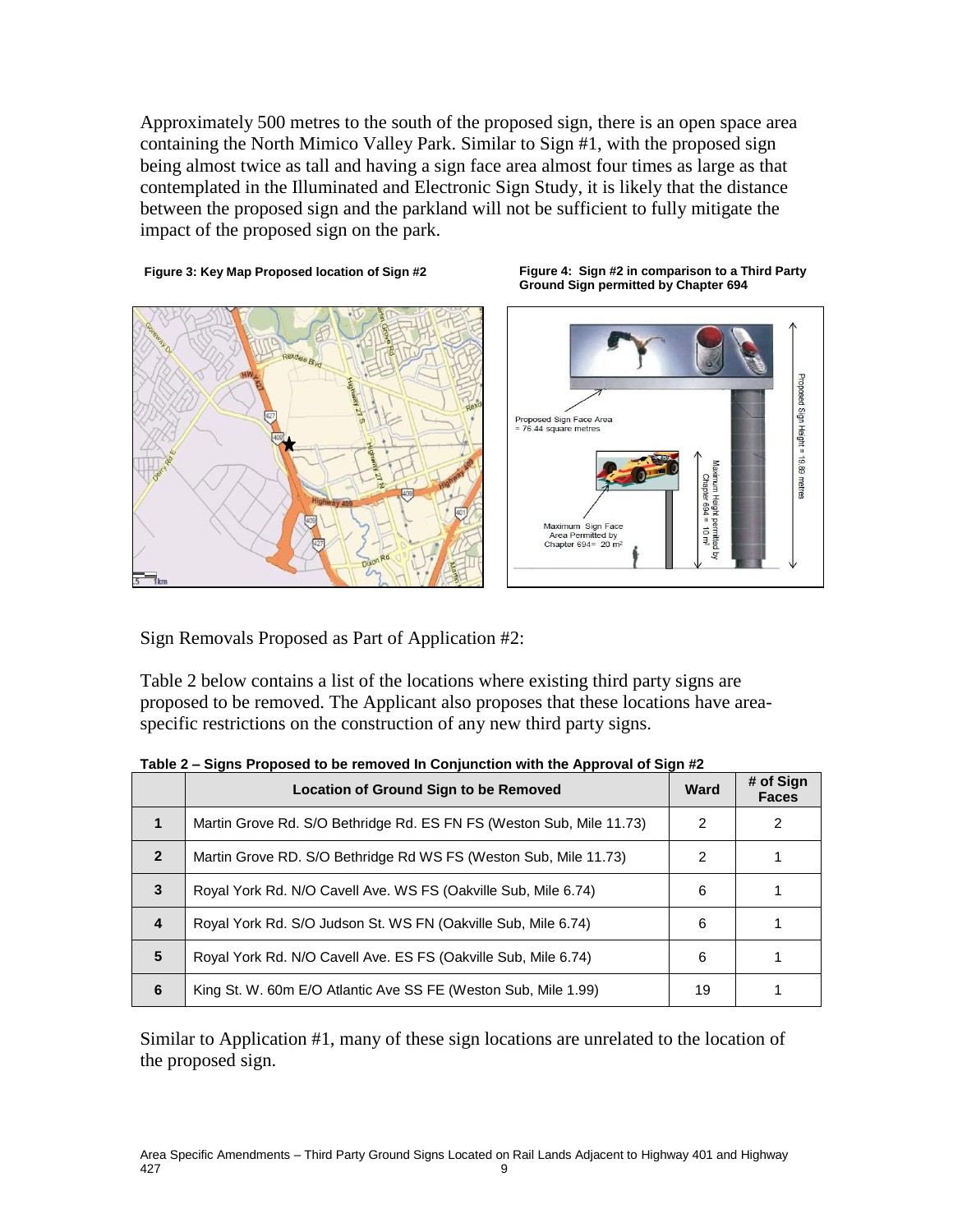The total sign face area proposed to be removed is approximately 130 square metres (seven sign faces displaying static sign copy with an area of  $18.6 \text{ m}^2$  each), which is less than the sign face area of almost 153 square metres on the proposed sign. This would result in the addition of approximately 23 square metres of advertising space (sign face area) to the city, which will be electronic static sign copy.

#### **Application #3 – Sign Proposed in Ward 12, on the south side of Highway 401**

The Proposed Sign:

Sign #3 is proposed to be located to the west of the railway tracks and within the railway corridor defined as the Newmarket Subdivision, approximately 720 metres east of Keele Street and approximately 1200 metres west of Dufferin Street.

There are three other third party signs within 100 metres of the proposed ground sign, none of which are proposed to be removed as part of this application. The addition of a fourth sign will contribute to existing sign clutter in the immediate area.



**Figure 5: Key Map - Proposed location of Sign #3 Figure 6: Sign #3 in comparison to a Third Party Ground Sign permitted by Chapter 694**



There are residential developments 260 metres to the north-west and 175 metres to the north-east of the proposed sign. With the proposed sign being almost twice as tall and having a sign face area more than six times as large as that contemplated in the Illuminated and Electronic Sign Study, it is likely that the separation distances of 175 metres and 260 metres will not be sufficient to mitigate the impact of the proposed sign on these residential developments.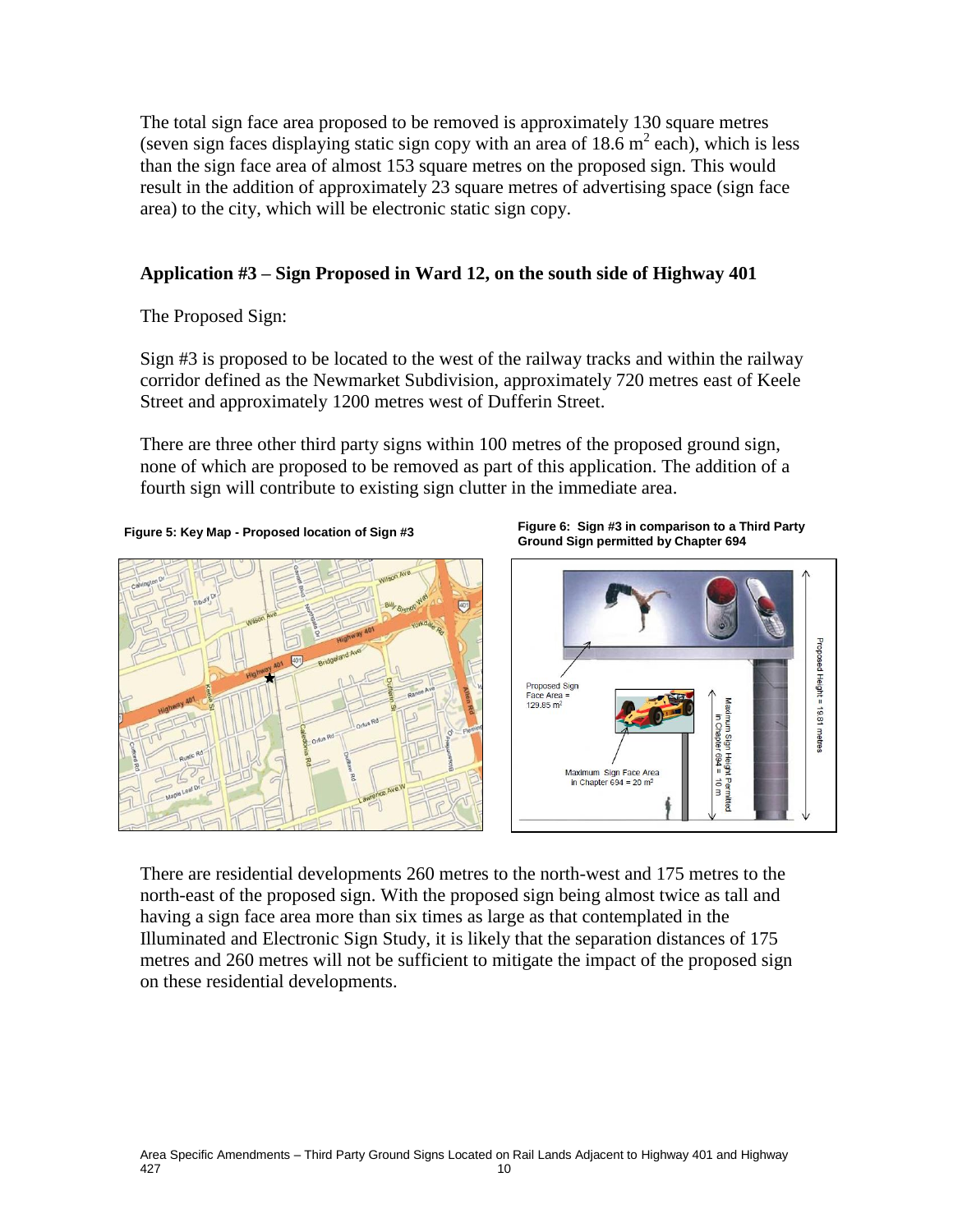Sign Removals Proposed as Part of Application #3:

Table 3 below contains a list of the locations where existing third party signs are proposed to be removed. The applicant also proposes that these locations have areaspecific restrictions on the construction of any new third party signs.

Similar to the other applications, many of these signs are unrelated to the location of the proposed sign. However, this application would result in a greater reduction of advertising space than any of the other applications.

In the case of Application #3, approximately 353 square metres of sign face area (19 sign faces with an area of 18.6  $m^2$  each), are proposed to be removed. The proposed replacement sign would have a sign face area of 259.7 square metres, which results in a reduction of approximately 93 square metres of advertising space (sign face area) in the city.

Despite some reduction in sign face area, the proposed removals will not lead to a reduction in sign clutter in the immediate area, as there are three other third party signs located within 100 metres of the proposed sign that would be removed as part of this proposal.

|                | <b>Location of Ground Sign to be Removed</b>                               | <b>Ward</b> | # of Sign<br>faces |
|----------------|----------------------------------------------------------------------------|-------------|--------------------|
| $\mathbf 1$    | Highway 401 750m E/O Keele St. SS FE FW (Newmarket Sub, Mile 8.74          | 15          | 2                  |
| $\overline{2}$ | Wilson Ave. 125m W/O Murray Rd. NS FW FE (Newmarket Sub, Mile 9.12)        | 9           | $\overline{2}$     |
| 3              | Lawrence Ave. 250m W/O Caledonia Rd. SS FE FW (Newmarket Sub, Mile 7.81)   | 15          | $\overline{2}$     |
| 4              | Castlefield Ave. 130m W/O Caledonia Rd. NS FW FE (Newmarket Sub, Mile 7.0) | 15          | 2                  |
| 5              | Rogers Rd. W/O Caledonia Rd. NS FE (Newmarket Sub, Mile 5.86)              | 17          |                    |
| 6              | St. Clair Ave. W/O Caledonia Rd. NS FE (Newmarket Sub, Mile 5.24           | 17          | 1                  |
| $\overline{7}$ | Davenport Rd. W/O Caledonia Park Rd. NS FE (Newmarket Sub, Mile 4.87)      | 17          | 1                  |
| 8              | Davenport Rd. W/O Caledonia Park Rd. NS FE (Newmarket Sub, Mile 4.87       | 17          | 1                  |
| 9              | Davenport Rd. W/O Caledonia Park Rd. SS FE FW (Newmarket Sub, Mile 4.87)   | 17          | 2                  |
| 10             | Bloor St. 50m W/O St-Helens Ave. SS FE (Newmarket Sub, Mile 3.9)           | 18          | 1                  |
| 11             | Finch Ave. 250m W/O Chesswood SS FW FE(Newmarket Sub, Mile 11.65)          | 8           | $\mathcal{P}$      |
| 12             | Wilson Ave. 125m W/O Murray Rd. SS FE FW (Newmarket Sub, Mile 9.08)        | 9           | $\overline{2}$     |

**Table 3 – Signs Proposed to be removed In Conjunction with the Approval of Sign #3**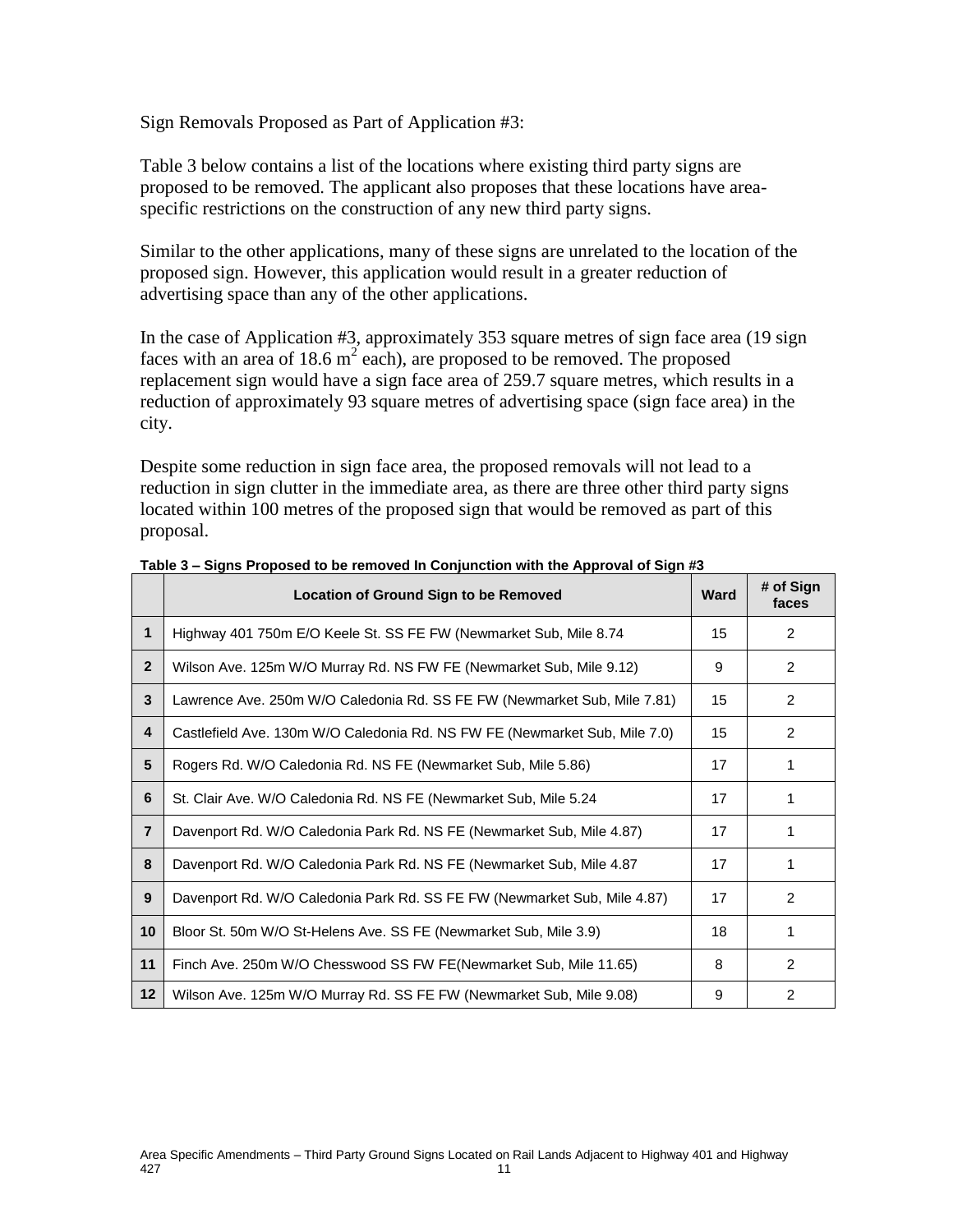#### **Application #4 – Sign Proposed in Ward 40, on the south side of Highway 401**

The Proposed Sign:

Sign #4 is proposed to be located to the west of the railway tracks and within the railway corridor known as the Uxbridge Subdivision, approximately 400 metres east of Kennedy Road and approximately 400 metres west of Midland Avenue.

**Figure: 7 - Key Map - Proposed Location of Sign #4 Figure 8: Sign #4 in comparison to a Third Party** 





**Ground Sign permitted by Chapter 694**

This sign is located in the former Municipality of Scarborough where, unlike other parts of the City, the Zoning Bylaw(s) regulate the placement of third party signs. The property in question has not been incorporated into the new city-wide Zoning Bylaw and is still subject to the former Scarborough zoning requirements for third party signs.

Based on the Scarborough Zoning Bylaw No.24982 (Employment Districts), third party signs have been classified as a type of development that is not permitted in this area. In addition to relief from the requirements of Chapter 694, an amendment to the Scarborough Zoning Bylaw would be required to permit a third party ground sign to be located where Sign #4 has been proposed.

There are also residential developments 450 metres to the north-west of the proposed sign. With the proposed sign being almost twice as tall and having a sign face area more than six times as large as that contemplated in the Illuminated and Electronic Sign Study, it is likely that a separation distance of 450 metres will not be sufficient to mitigate the impact of the proposed sign on nearby residential uses.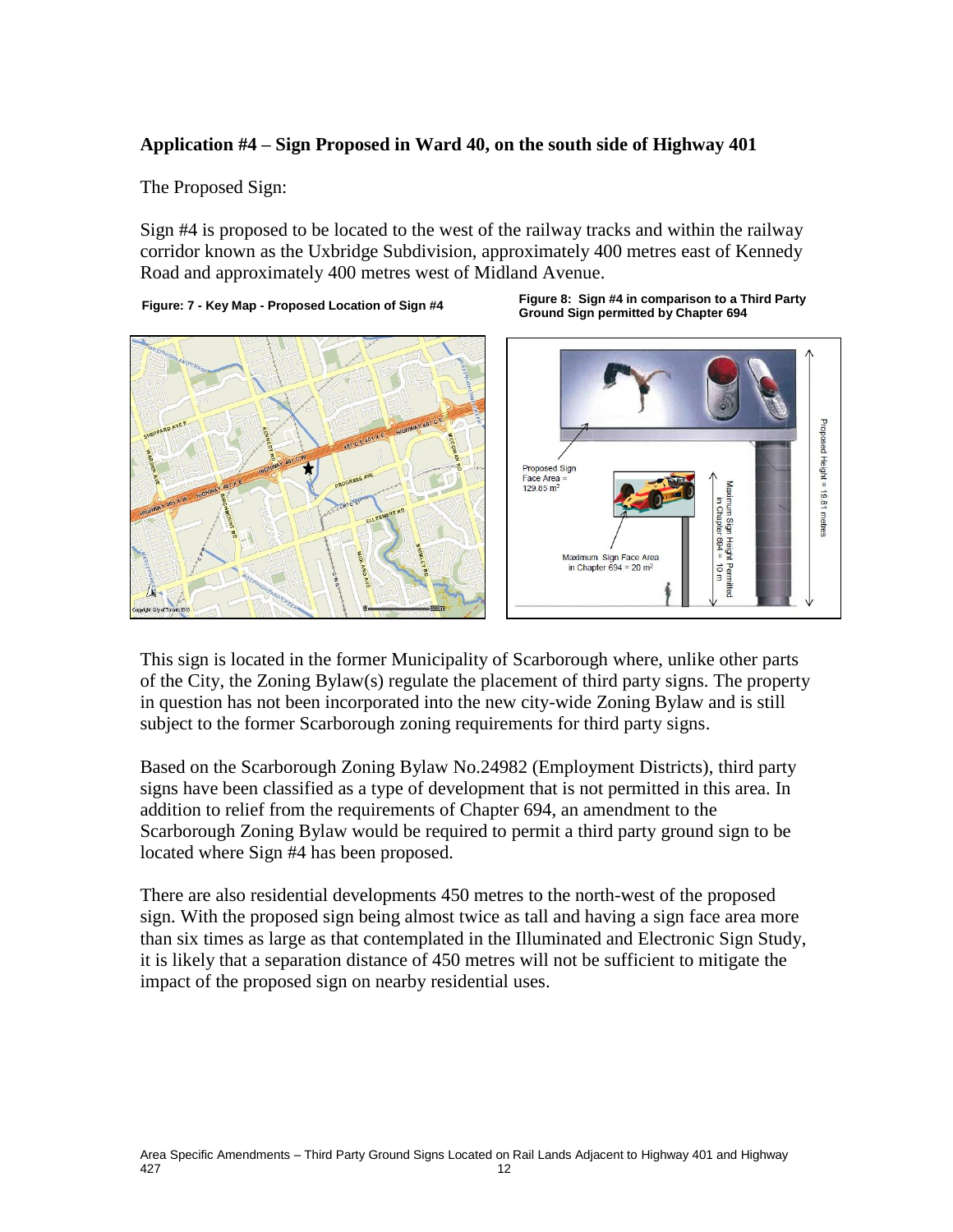Sign Removals Proposed as Part of Application #4:

Table 4 below contains a list of the locations where existing third party signs are proposed to be removed. The Applicant also proposes that these locations have areaspecific restrictions on the construction of any new third party signs.

As with the other applications, many of these sign locations are unrelated to the location of the proposed sign.

The signs proposed to be removed in Application #4 would remove approximately 149 square metres of advertising space (14 sign faces with an area of 18.6  $\text{m}^2$  each), while the proposed sign has a sign face area of approximately 260 square metres, resulting in an increase of over 110 square metres of advertising space (sign face area) in the city which would be electronic static sign copy.

|                 | <u>eighe i repecca të së rënjërës ni evrijanëtien mun the rippretarer eng</u><br><b>Location of Ground Sign to be Removed</b> | Ward | # of Sign<br><b>Faces</b> |
|-----------------|-------------------------------------------------------------------------------------------------------------------------------|------|---------------------------|
| $\mathbf 1$     | Sheppard Ave. W/O Leslie St. SS FW (Bala Sub, Mile 12.54)                                                                     | 24   |                           |
| $\overline{2}$  | Sheppard Ave. W/O Leslie St. NS FW (Bala Sub, Mile 12.54)                                                                     | 24   |                           |
| 3               | Leslie St. 300m S/O Highway 401 ES FN (Bala Sub, Mile 11.81)                                                                  | 34   |                           |
| 4               | Leslie St. 300m S/O Highway 401 ES FS (Bala Sub, Mile 11.8)                                                                   | 34   |                           |
| $5\phantom{.0}$ | Warden Ave. 40m S/O Danforth Ave. ES FN (Bala Sub, Mile 327.15)                                                               | 35   |                           |
| 6               | Birchmount Rd. S/O Raleigh Ave. ES FN (Kingston Sub, Mile 326.5)                                                              | 35   |                           |
| 7               | Brimley Rd. 190m N/O Skagway Ave. WS FS (Kingston Sub, Mile 324.22)                                                           | 36   |                           |
| 8               | Leslie St. S/O Highway 401 WS FN (Bala Sub, Mile 11.88)                                                                       | 25   |                           |

**Table 4 – Signs Proposed to be removed In Conjunction with the Approval of Sign #4**

## **CONCLUSION**

It is the recommendation of staff that the four applications for area-specific amendments to Chapter 694 be refused.

The signs proposed in the applications have sign face areas four to six times greater than what is permitted in Chapter 694, have heights of almost twice those permitted in Chapter 694, and propose electronic static sign copy that has not been supported in Chapter 694, except in two Special Sign Districts in the city.

In addition, in response to recommendations to permit electronic sign copy in accordance with specific criteria in other city locations, the Planning and Growth Management Committee referred the matter back to staff, recommending that this type of signage not be permitted.